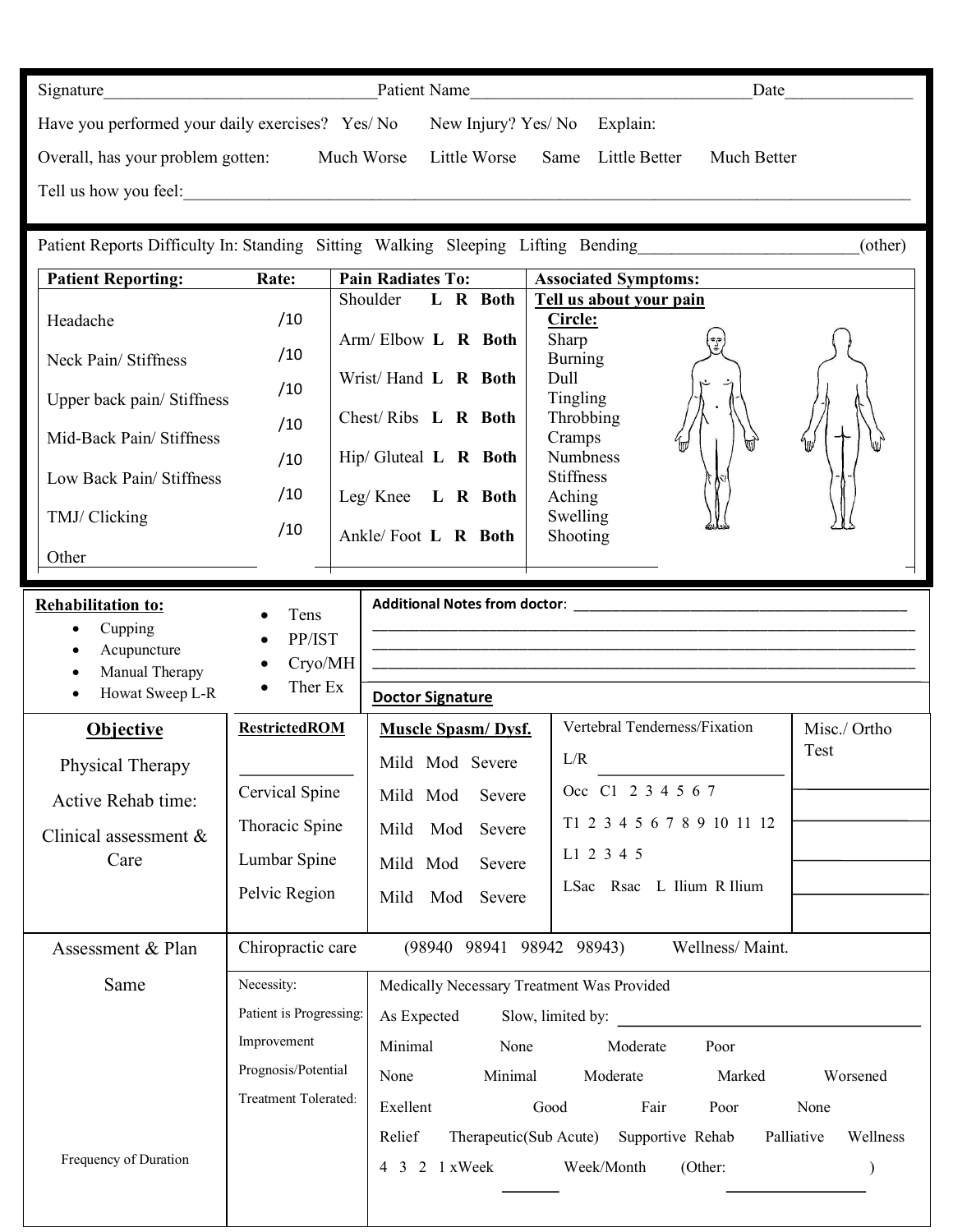| <b>Patient Information</b>                                                                                                                                                                                            | <b>Insurance Information</b>                                                                                                                                                                                                                                                                                                                                                                                    |  |  |
|-----------------------------------------------------------------------------------------------------------------------------------------------------------------------------------------------------------------------|-----------------------------------------------------------------------------------------------------------------------------------------------------------------------------------------------------------------------------------------------------------------------------------------------------------------------------------------------------------------------------------------------------------------|--|--|
| Date: Name: Name:<br>Sex: M F Age: DOB:<br>Is condition due to an accident? Yes No<br><b>Example 18</b> Work<br>Home<br>Auto<br>IN CASE OF EMERGENCY<br>Name: Relation:<br>$Phone\#:\_$<br>How did you hear about us? | <b>Health Insurance (primary)</b><br>Insurance Company:<br>Relation to PH:<br>Policy# Group:<br><b>Health Insurance (Secondary)</b><br>Policy# Group: Group:<br>Complete the following if injury is related to an auto accident.<br><b>Motor Vehicle Insurance (Your PIP Info)</b><br>Owner of vehicle in which you were injured:<br>Phone: $\qquad \qquad$<br>Claim#:<br>Have you retained an attorney? Yes No |  |  |
| <b>Current Complaints</b>                                                                                                                                                                                             |                                                                                                                                                                                                                                                                                                                                                                                                                 |  |  |
| What are your present complaints? (location of pain)                                                                                                                                                                  |                                                                                                                                                                                                                                                                                                                                                                                                                 |  |  |

Use an "X" on the drawing to mark where you are experiencing pain.

When did these symptoms first appear?

Do your symptoms interfere with: (circle)

#### **Sleep Daily Routine Work Recreation**

Are you working less hours/days as a result of your injuries?(circle)

If yes, explain  $\frac{1}{\sqrt{1-\frac{1}{\sqrt{1-\frac{1}{\sqrt{1-\frac{1}{\sqrt{1-\frac{1}{\sqrt{1-\frac{1}{\sqrt{1-\frac{1}{\sqrt{1-\frac{1}{\sqrt{1-\frac{1}{\sqrt{1-\frac{1}{\sqrt{1-\frac{1}{\sqrt{1-\frac{1}{\sqrt{1-\frac{1}{\sqrt{1-\frac{1}{\sqrt{1-\frac{1}{\sqrt{1-\frac{1}{\sqrt{1-\frac{1}{\sqrt{1-\frac{1}{\sqrt{1-\frac{1}{\sqrt{1-\frac{1}{\sqrt{1-\frac{1}{\sqrt{1-\frac{1}{\sqrt{1-\frac{1}{\$ 

Activities or movements are painful: (circle)

#### **Sitting Standing Walking Bending Lying Down**

How would you rate your symptoms?(circle) **Mild Moderate Severe**

How would you rate your current symptoms: (Circle) **1 2 3 4 5 6 7 8 9 10**

Since incident, if applicable, are your symptoms: **Improving Unchanged Worsening**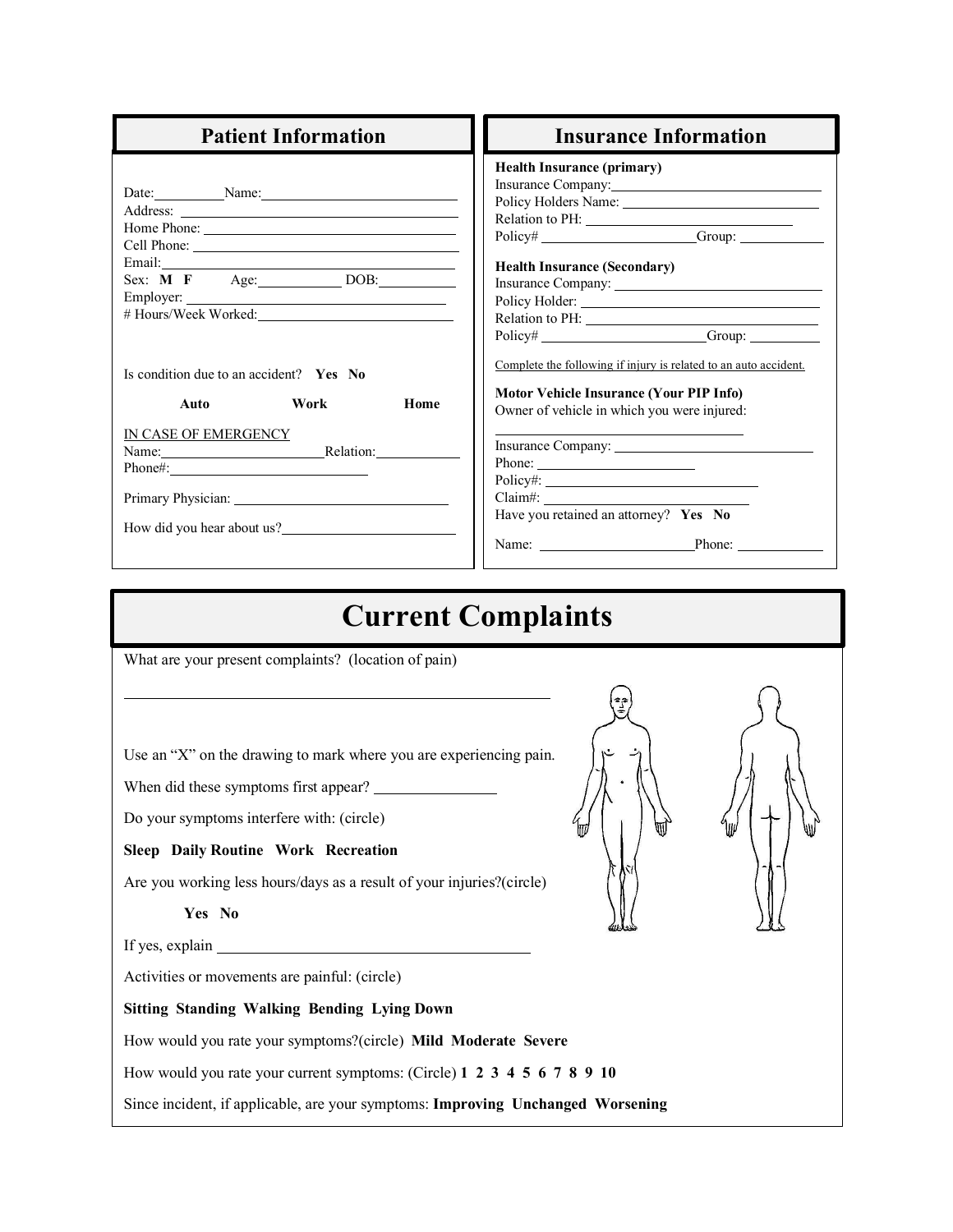| <b>HOSPITALIZATION/ EXAMINATION HISTORY</b>                                               |  |  |  |  |  |
|-------------------------------------------------------------------------------------------|--|--|--|--|--|
| Have you been to the hospital for this condition? Yes No<br>If yes, name of hospital      |  |  |  |  |  |
| When did you go?<br><u>Mow</u> did you get there?<br><b>Ambulance Self Others</b>         |  |  |  |  |  |
| Were x-rays taken? Yes No If yes, what areas?                                             |  |  |  |  |  |
| Were you prescribed any medications? Yes No If yes, What medications?                     |  |  |  |  |  |
| Have you seen any other doctor or received any other treatment for your condition? Yes No |  |  |  |  |  |
| If yes, explain                                                                           |  |  |  |  |  |
| Phone:<br>Doctors name:                                                                   |  |  |  |  |  |
| Date last seen:<br>Diagnosis:                                                             |  |  |  |  |  |

# **HEALTH/ HISTORY/ INJURIES/ TREATMENT**

|                                                                                   | Injuries you may have had in the past |                                                                                                  |                                    | Date                                  |  |  |
|-----------------------------------------------------------------------------------|---------------------------------------|--------------------------------------------------------------------------------------------------|------------------------------------|---------------------------------------|--|--|
|                                                                                   |                                       |                                                                                                  |                                    |                                       |  |  |
|                                                                                   |                                       |                                                                                                  |                                    |                                       |  |  |
|                                                                                   |                                       |                                                                                                  |                                    |                                       |  |  |
|                                                                                   |                                       |                                                                                                  |                                    |                                       |  |  |
|                                                                                   |                                       | Have you ever been diagnosed as having or suffering from: <b>Please Circle</b>                   |                                    |                                       |  |  |
| <b>Muscle Disorder</b>                                                            | Lungs, Asthma                         | <b>Osteoarthritis</b>                                                                            | <b>Nervous system</b>              | <b>GI</b> Trouble                     |  |  |
| <b>Broken Bones</b>                                                               | <b>Epilepsy</b>                       | <b>Bone Disorder</b>                                                                             |                                    | <b>Eating Disorder</b> Kidney/Bladder |  |  |
| Alcoholism RA                                                                     | <b>Pace Maker</b>                     | <b>Drug Addiction</b>                                                                            | <b>Poor Circulation</b>            | <b>Tumors</b>                         |  |  |
| <b>Allergies</b>                                                                  | <b>Seizures</b>                       | <b>Stroke</b>                                                                                    |                                    | Depression Ears/Eyes/Nose/Throat      |  |  |
| <b>Gallbladder</b>                                                                | <b>Excessive Bleeding</b>             | Cancer                                                                                           | <b>Ulcer</b>                       | <b>Coughing Blood</b>                 |  |  |
| <b>Congenital Disease</b>                                                         | <b>Diabetes</b>                       |                                                                                                  | <b>High/Low Blood Pressure HIV</b> | <b>Hernias</b>                        |  |  |
| Surgeries you may have had for this condition: __________________________________ |                                       |                                                                                                  |                                    |                                       |  |  |
| Nonsurgical treatments you may have received for this condition: Please Circle    |                                       |                                                                                                  |                                    |                                       |  |  |
| <b>Medication</b>                                                                 | <b>Injections</b>                     | <b>Physical Therapy</b>                                                                          | <b>Massage</b>                     | Chiropractic                          |  |  |
| Acupuncture                                                                       |                                       |                                                                                                  |                                    |                                       |  |  |
|                                                                                   |                                       | Female Clients: Start date of most recent menstrual cycle: ____________ Are you Pregnant? Yes No |                                    |                                       |  |  |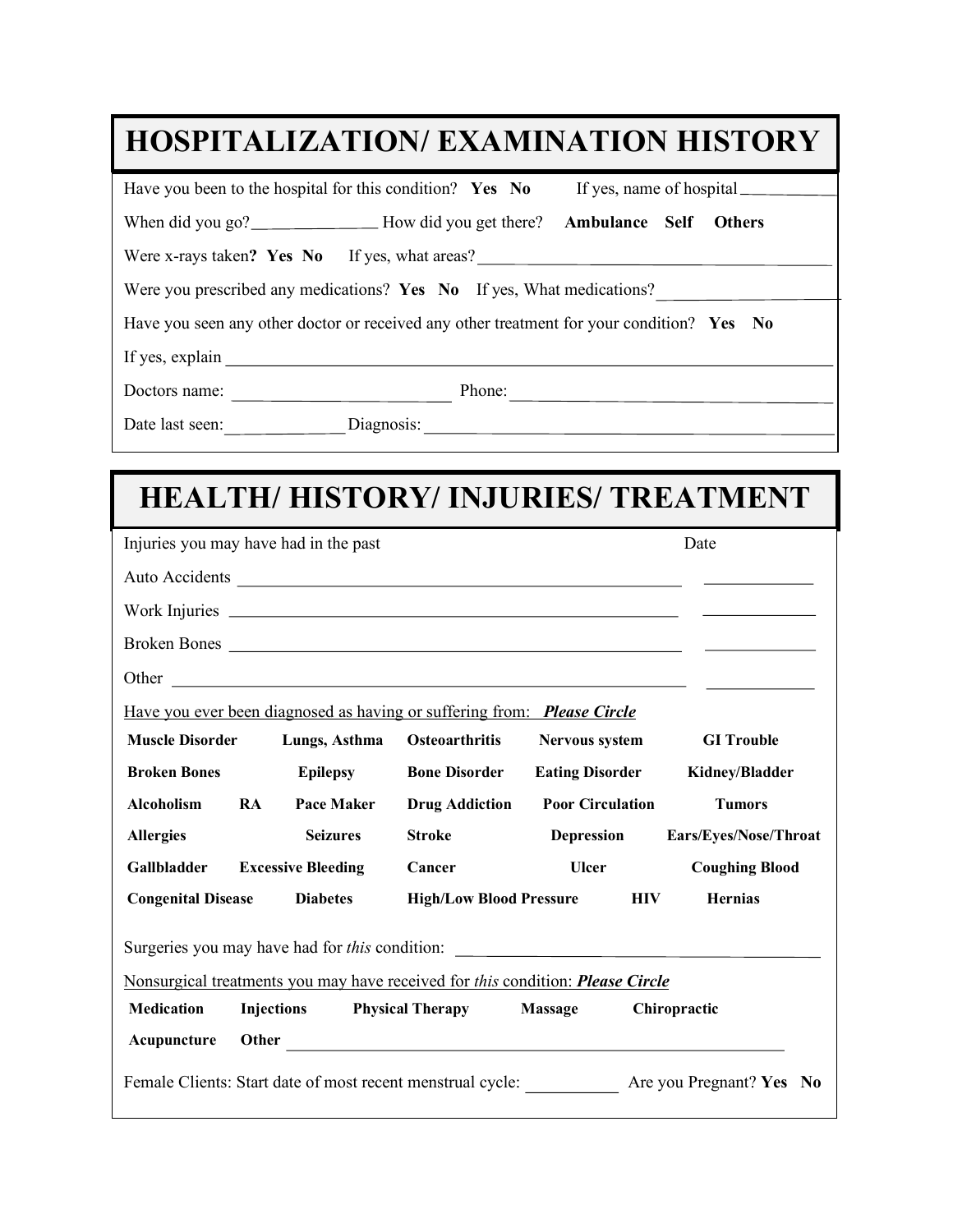#### **Financial Arrangement Policy**

The established financial policy of this office is that payment in full is due at time of service. We accept payment in the form of cash, check, money order, Debit, and debit ar. Please read the following explanation of our financial arrangements policy, and select the one that would be easiest and most appropriate for you.

#### **Patients without insurance**

If you do not have insurance, we request you pay in full at the time of service. We will charge \$50 if you do not call within 24 hours of your scheduled appointment. If an acupuncture package is purchased, (five acupuncture sessions for the price of four) it is non-refundable.

#### **Patients with insurance**

If you have qualifying insurance, we will prepare and file your insurance claims for you. Patients who carry health insurance should remember that professional services are rendered and charged to the patient and not the insurance companies. You are responsible for all charges regardless of whether or not they are covered by insurance. We will wait up to Ninety days for insurers to pay their portion of the claim. Under this arrangement you are responsible for paying a co-pay and/or any non-covered portions and any deductible that you may have to satisfy at the time the services are rendered. If statements are not fully paid within ninety days after their dates, you are responsible to pay Dr. Chamein Clark-Witter any and all reasonable costs incurred. You are required to present a valid Insurance card for us to make a photocopy of along with a valid photo ID for us to bill your insurance.

Our practice is dedicated to providing chiropractic, and health care to as many patients as possible. Our charges are well within the range considered "usual and customary" by most insurance carriers; however, some insurance companies have arbitrarily determined their own "schedule of payment," which may be more or less than our regular fees. Please note that some services may be considered as non-covered under some policy limitations

We charge \$50 if you do not call within 24 hours of your scheduled appointment. For no show appointments, the charge will go directly to you, not your insurance.

#### **Please check one of the following payment plans**

#### **With Insurance**

 $\bigcirc$  1. I prefer to pay on each visit and bill my insurance carrier myself

 $\circ$  2. I prefer to have you bill my insurance company and I will pay my co-pay on each visit.

#### **Without Insurance**

 $\bigcirc$  1. I prefer to pay the office in full on each visit. I have read, understand, and agree to the above financial arrangement

**Patient's Signature** Date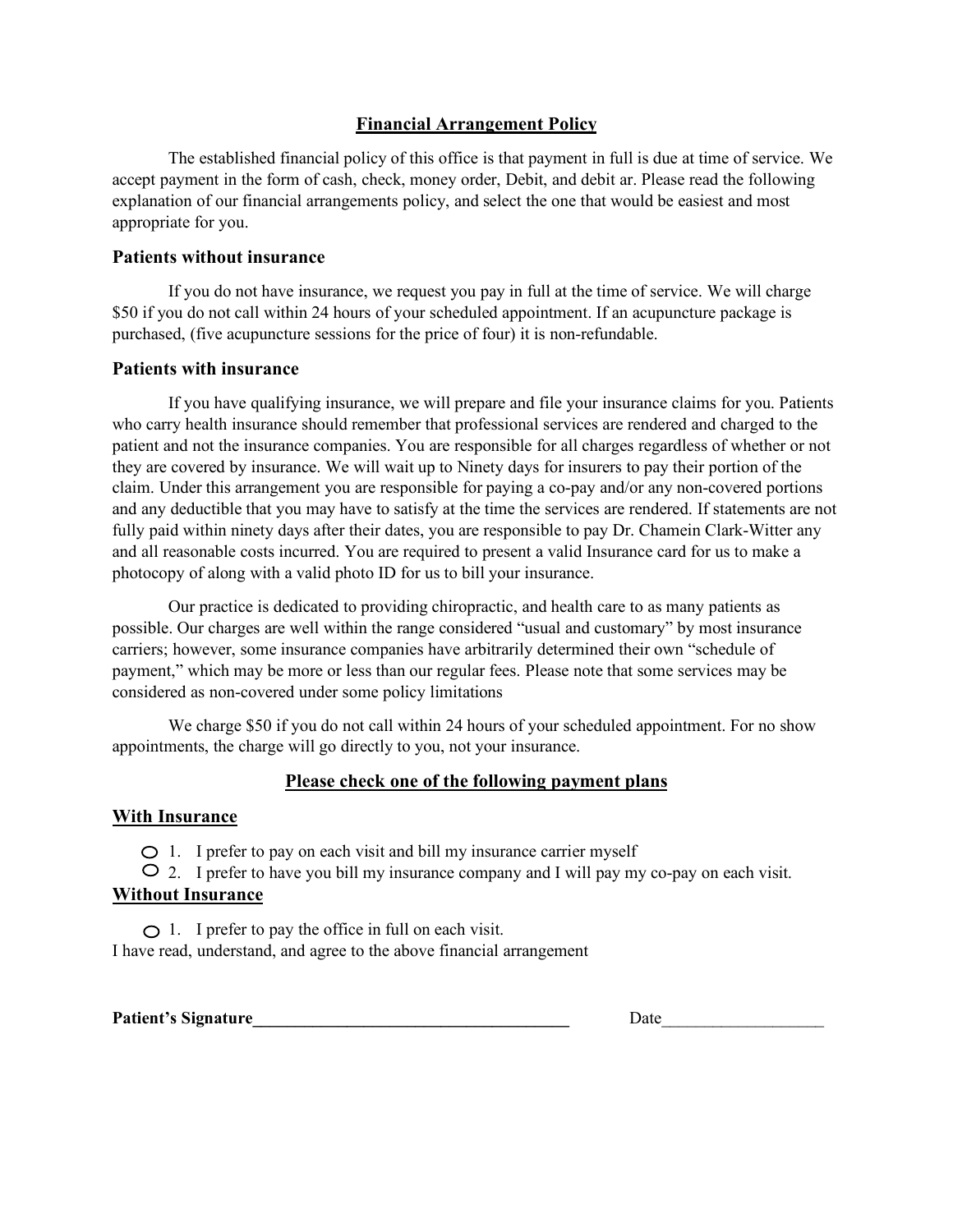## **Consent To Treatment**

Health care providers are required to advise patients of the nature of the treatment to be provided, the risks and benefits of the treatment, and any alternatives to the treatment.

### There are some risks that may be associated with treatment, in particular you should note:

- I. While rare, some patients have experienced rib fractures or muscle and ligament sprains or strains following treatment.
- II. There have been very rare reported cases of disc injuries following cervical and lumbar spinal adjustments although no scientific study has ever demonstrated such injuries are caused, or may be caused, by spinal or soft tissue manipulation and treatment.
- III. There have been reported cases of injury to a vertebral artery following osseous spinal manipulation. Vertebral artery injuries have been known to ause a stroke, sometimes with serious neurological impairment, and may, on rare occasion, result in paralysis or death. The possibility or such injuries resulting from cervical spine manipulation is extremely rare.

Osseous and soft tissue manipulation have been the subject of government reports and multidisciplinary studies conducted over many years and have demonstrated it to be highly effective treatment of spinal conditions including general pain and loss of mobility, headaches, and/or other related symptoms. Musculoskeletal care contributes to your overall wellbeing. *The risk of injuries or complications from treatment is substantially lower than that associated with many medical or other treatments, medications, and procedures given for the same symptoms.*

I acknowledge I have discussed the following with my healthcare prover:

The condition that the treatment is to address

The nature of the treatment

The risks and benefits of the treatment

Any/All alternatives to that treatment

I have had the opportunity to ask and receive answers regarding the treatment.

I consent to the treatments offered or recommended to me by my healthcare provider, including osseous and soft tissue manipulation. I intend this consent to apply to all my present and future care with Dr. Chamein Clark-Witter DC FIAMA DIPL.A.C.

Signature **Date**